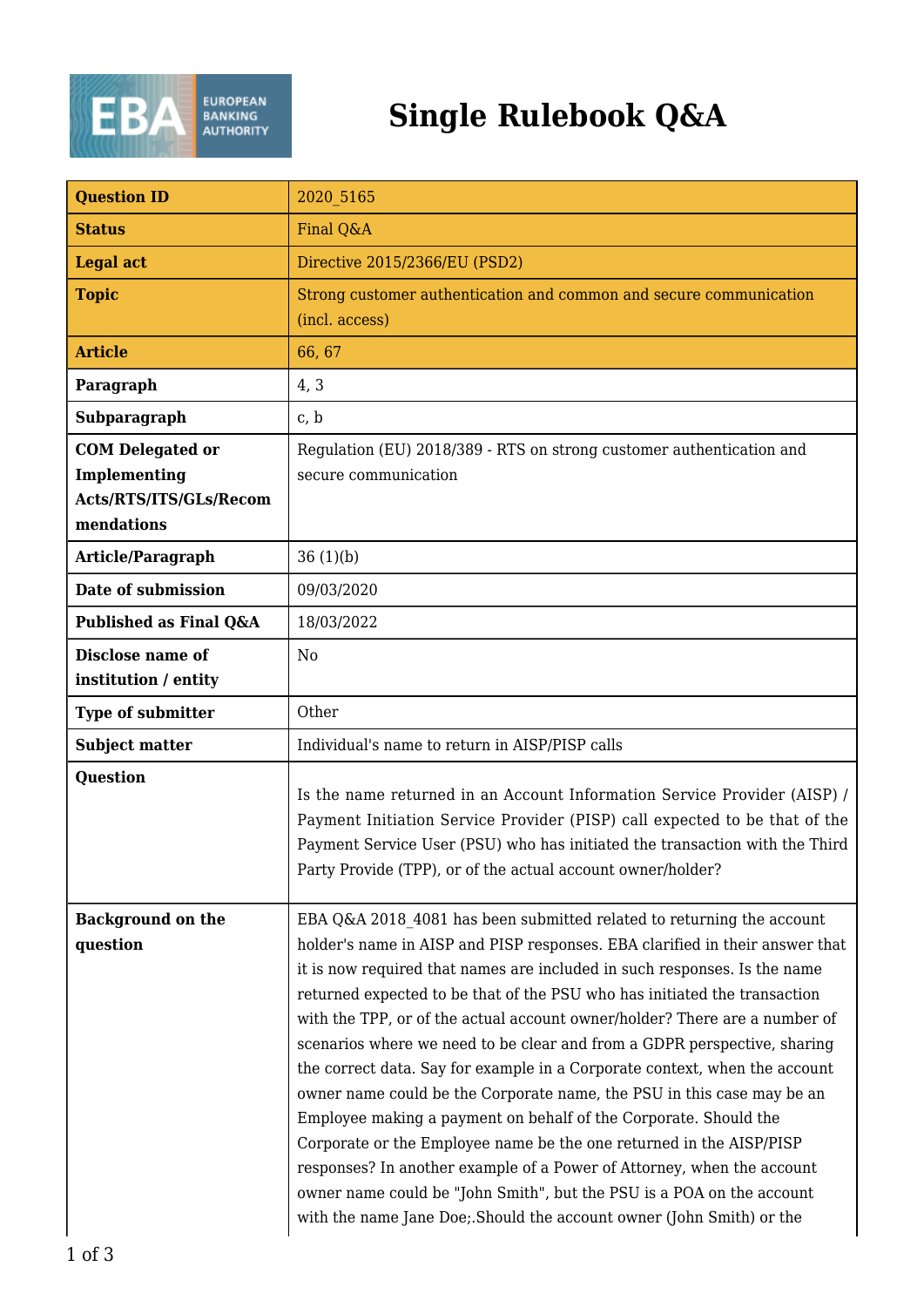|                     | Payment Services User (PSU) (POA Jane Doe) be returned in the AISP/PISP<br>calls? It would be good to have some clarification on the individual's name<br>who is expected to be returned in the AISP and PISP calls.                                                                                                                                                                                                                                                |
|---------------------|---------------------------------------------------------------------------------------------------------------------------------------------------------------------------------------------------------------------------------------------------------------------------------------------------------------------------------------------------------------------------------------------------------------------------------------------------------------------|
| <b>Final answer</b> | In accordance with Article $66(4)(c)$ and Article $67(3)(b)$ of Directive (EU)<br>2015/2366 (PSD2), account servicing payment services providers (ASPSP)<br>should treat payment orders transmitted through the services of a payment<br>initiation service provider (PISP) and data requests transmitted through the<br>services of an account information services provider (AISP) without any<br>discrimination, other than for objectively justifiable reasons. |
|                     | In accordance with Article $66(4)(b)$ of PSD2 and Article $36(1)(b)$ of<br>Commission Delegated Regulation (EU) 2018/389, PISPs should be provided<br>with the same information on the initiation and execution of the payment<br>transaction provided or made available to the payment service user (PSU) as<br>when the transaction is initiated directly by the latter.                                                                                          |
|                     | In accordance with Article 36(1)(a) of Commission Delegated Regulation<br>(EU) 2018/389, AISPs should be provided with the same information from<br>designated payment accounts and associated payment transactions made<br>available to the PSU as when the PSU is directly requesting access to<br>account information.                                                                                                                                           |
|                     | With respect to payment initiation services (PIS), Q&A 2018 4081 clarified<br>that "the ASPSP shall, immediately after receipt of the payment order,<br>provide the name of the payer (the PSU) to the PISP via the dedicated<br>interface if the name is included in the information on the initiation and<br>execution of the payment transaction provided or made available to the PSU<br>when the transaction is initiated directly by the latter".             |
|                     | Where the person initiating the payment is not the account owner, but a<br>person entitled to initiate the payment on the latter's behalf, ASPSPs should<br>make available to PISPs immediately after receipt of the payment order the<br>name of the person initiating the payment, if the same information is<br>provided to the PSU when the transaction is initiated directly by the latter.                                                                    |
|                     | Furthermore, with respect to account information services (AIS), Q&A<br>2018 4081 clarified that "the ASPSP shall provide the name of the payment<br>account owner (the PSU) to the AISP via the dedicated interface if the name<br>is made available to the PSU when directly accessing his account<br>information".                                                                                                                                               |
|                     | Where the person accessing the payment account is not the account owner<br>but a person entitled to access the account on the latter's behalf, ASPSPs<br>should make available to AISPs the name of the person accessing the<br>payment account, provided that this information is part of the information<br>from designated payment accounts and associated payment transactions<br>made available to the PSU when directly accessing his account information.    |